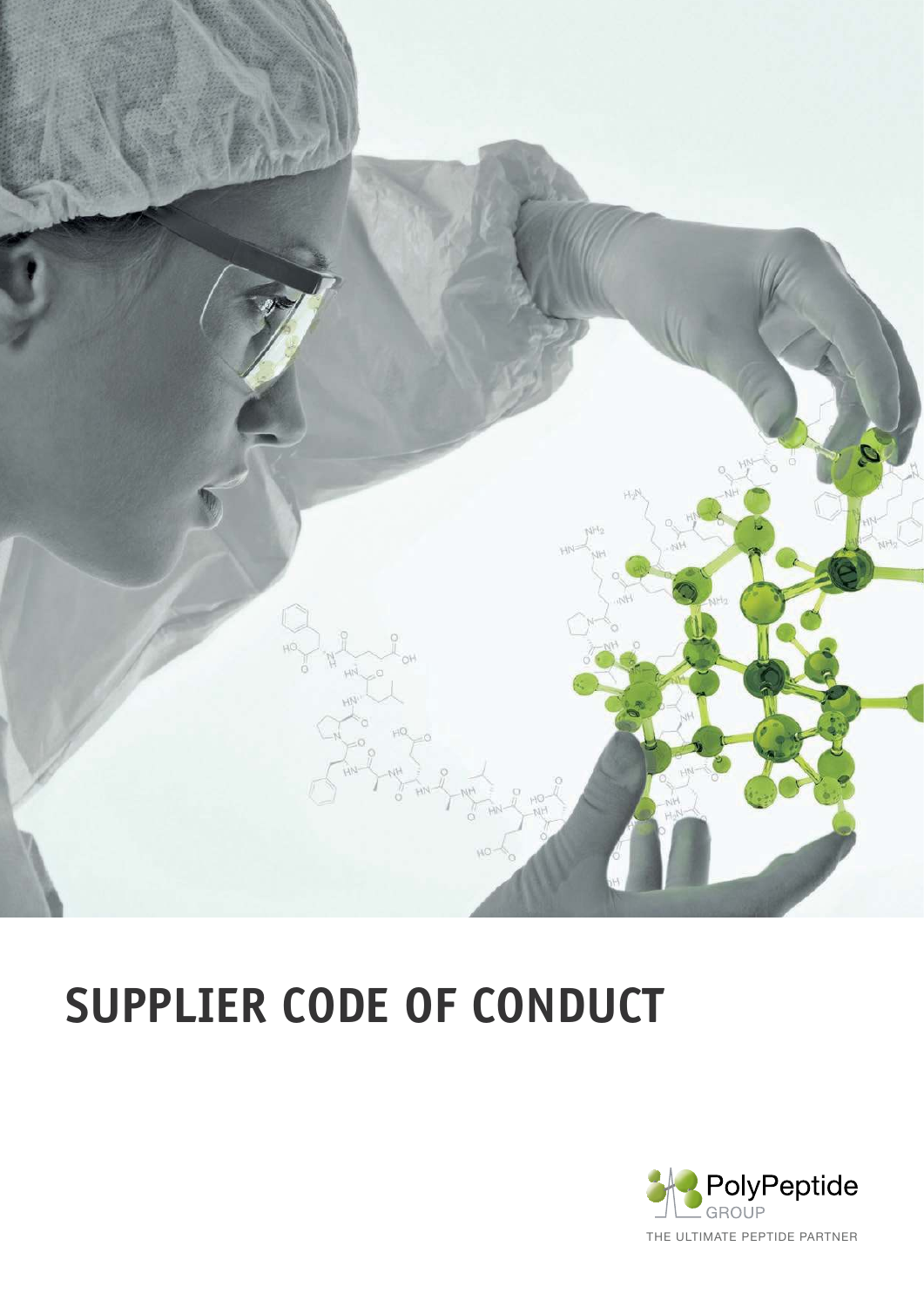## **PREFACE**

PolyPeptide Group, a leading international contract GMP manufacturer of peptide therapeutics, is committed to conducting its business in an ethical, legal and socially responsible manner. We expect similar principled conduct from everyone with whom PolyPeptide has commercial relationship.

Further, PolyPeptide strives to continuously improve the sustainability of its operations and products and encourages its suppliers to participate in this effort by adopting sustainable practices in their operations.

Supplier Code of Conduct is based on the principles of the United Nations Global Compact and The Supplier Code of Conduct sets out the requirements expected of our Suppliers and is divided into five sections; Ethics, Labour, Health and Safety, Environment and Management systems.

Our goal is to work with our Suppliers to ensure full compliance with these requirements as they, in turn, apply them to their own employees, agents, subcontractors and Suppliers with whom they work with in the delivery of goods and services to PolyPeptide.

### **COMPLIANCE WITH LAWS AND REGULATIONS**

Suppliers shall comply with all applicable national and international laws and regulations, including the International Labor Organization (the "ILO") and the United Nations' Universal Declaration of Human Rights, industry standards, and all other relevant statutory requirements whichever requirements impose the highest standards of conduct.

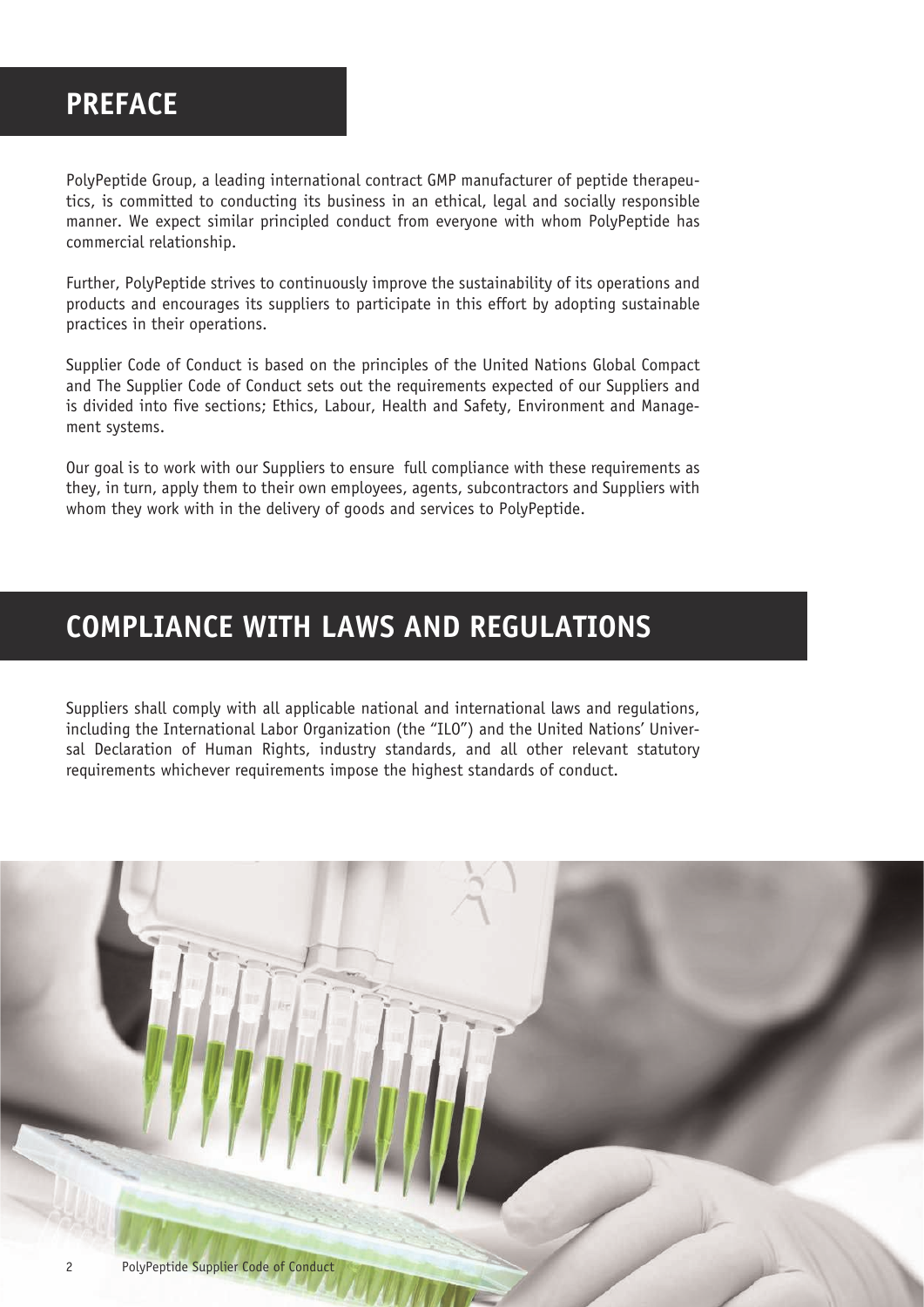### **ETHICS**

**Suppliers shall conduct their business in accordance with the highest ethical standards. Suppliers have to comply with all applicable laws and regulations concerning corruption, bribery, fraud and unfair and prohibited business practices.**

#### **Conflict of Interest**

Suppliers that do business with PolyPeptide shall not have any competing interest that may interfere with their ability to make objective decisions to act in the best interest of PolyPeptide. Good Judgement is expected as well as avoiding the appearance of a conflict of interest. All Suppliers shall notify PolyPeptide immediately in the event of a potential or actual conflict of interest.

#### **Business Integrity and Fair Competition**

Suppliers shall comply with the laws and regulations of all applicable jurisdictions, including all applicable anticorruption laws. Suppliers may not solicit, give or receive commercial bribes or unlawful kickbacks and must also be careful to avoid even the appearance of such improper conduct. Suppliers will conduct their businesses without being engaged in corrupt practices and will not take advantage of anyone through unfair dealing practices. This means that Suppliers should not misrepresent the quality, features or availability of their products or service. Suppliers also agree to maintain integrity, transparency and accuracy in corporate record keeping.

#### **Identification of Concerns**

All workers should be encouraged to report concerns or illegal activities in the workplace without threat of reprisal, intimidation or harassment. Suppliers shall investigate and take corrective action if needed.

#### **Animal Welfare**

Animals shall be treated with care and respect, and pain and stress must be minimized. Animal testing should be performed after consideration to replace animals, to reduce the numbers of animals used, or to refine procedures to minimize distress. Alternatives should be used wherever these are scientifically valid and acceptable to regulators.

#### **Privacy**

Suppliers shall safeguard and make only proper use of confidential information to ensure that company, worker, and patient privacy rights are protected.

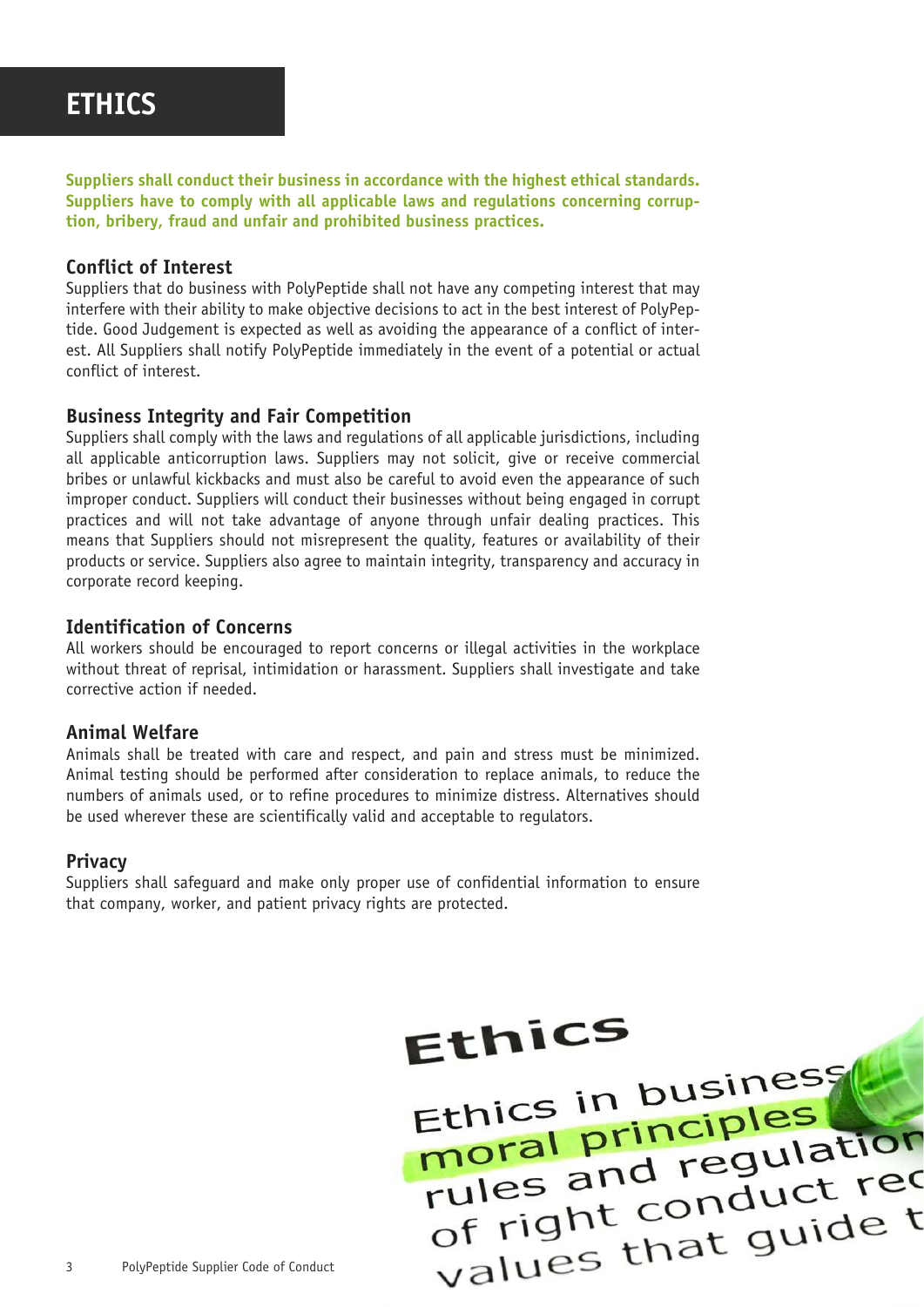### **LABOUR**

**Suppliers shall recognize and be committed to upholding the human rights of their employees and treat them with dignity and respect as understood by the international community. Our Suppliers shall respect the following standards:**

#### **Freely Chosen Employment**

The use of forced, bonded or indentured labor or involuntary prison labor is strictly prohibited. Employment is voluntary.

#### **Child Labor and young workers**

Suppliers must not, under any circumstances, use child labor as defined by ILO and United Nations Convention and/or national law, whichever is most stringent. The employment of young workers below the age of 18 shall only occur in non-hazardous work and when young workers are above a country's legal age for employment or the age established for completing compulsory education.

#### **Non-Discrimination**

Suppliers shall strictly adhere to all applicable laws and regulations prohibiting discrimination in hiring and employment on the grounds of race, religion, age, nationality, color, gender, sexual orientation, physical ability, health condition, political opinion, creed or other basis prohibited by law.



#### **Fair treatment**

Suppliers shall provide a workplace where business activities are conducted with respect and that is free from inhumane treatment, including any kind of physical, sexual, or psychological abuse, verbal harassment, other forms of intimidation, or harsh and inhumane treatment.

#### **Wages, benefits and working hours**

Suppliers have to comply with all applicable laws, regulations and industry standards concerning wages and benefits. Wages and benefits paid for a standard working week shall meet at least legal or industry minimum standards and always be sufficient to meet basic needs of workers and their families. Deductions from wages as a disciplinary measure shall not be permitted; unless authorized by applicable law. Deductions from wages shall not be permitted without the expressed permission of the worker concerned. Suppliers shall comply with all applicable laws, regulations and industry standards on working hours.

#### **Freedom of Association**

Suppliers have to respect the rights of employees to form and join trade unions and bargain collectively.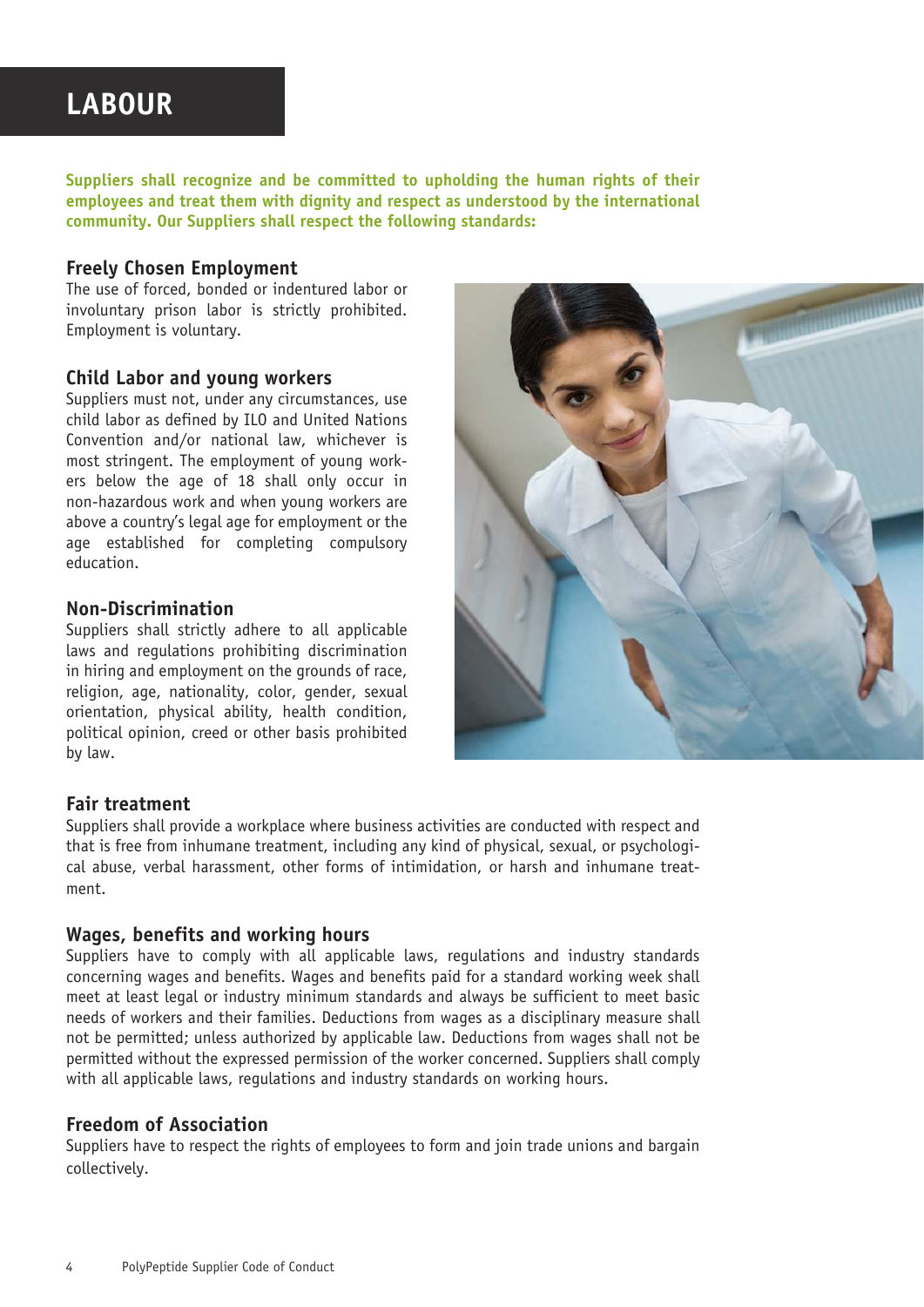## **HEALTH AND SAFETY**

**Suppliers shall provide their employees with a safe and healthy workplace in compliance with all applicable laws, regulations and industry standards. Harassment of any employee is prohibited.**

#### **Worker protection**

Suppliers should protect employees from overexposure to chemical, biological and physical hazards.

#### **Process safety**

Suppliers shall prevent or mitigate incidents associated with operations and processes that could result in catastrophic impact to people or to the environment, on and off site. Suppliers' actions shall be commensurate with the risks associated with the potential impact.

#### **Emergency preparedness**

Suppliers shall identify and assess emergency situations in the workplace and any company-provided living quarters and minimize their impact by implementing emergency plans.

#### **Hazard information**

Safety information regarding hazardous materials should be available to educate, train and protect workers from hazards.

#### **Working Conditions**

Suppliers shall provide their employees with adequate working facilities which, at a minimum, shall ensure reasonable access to potable drinking water and sanitary facilities; fire safety; access to emergency medical care; and adequate lighting and ventilation.

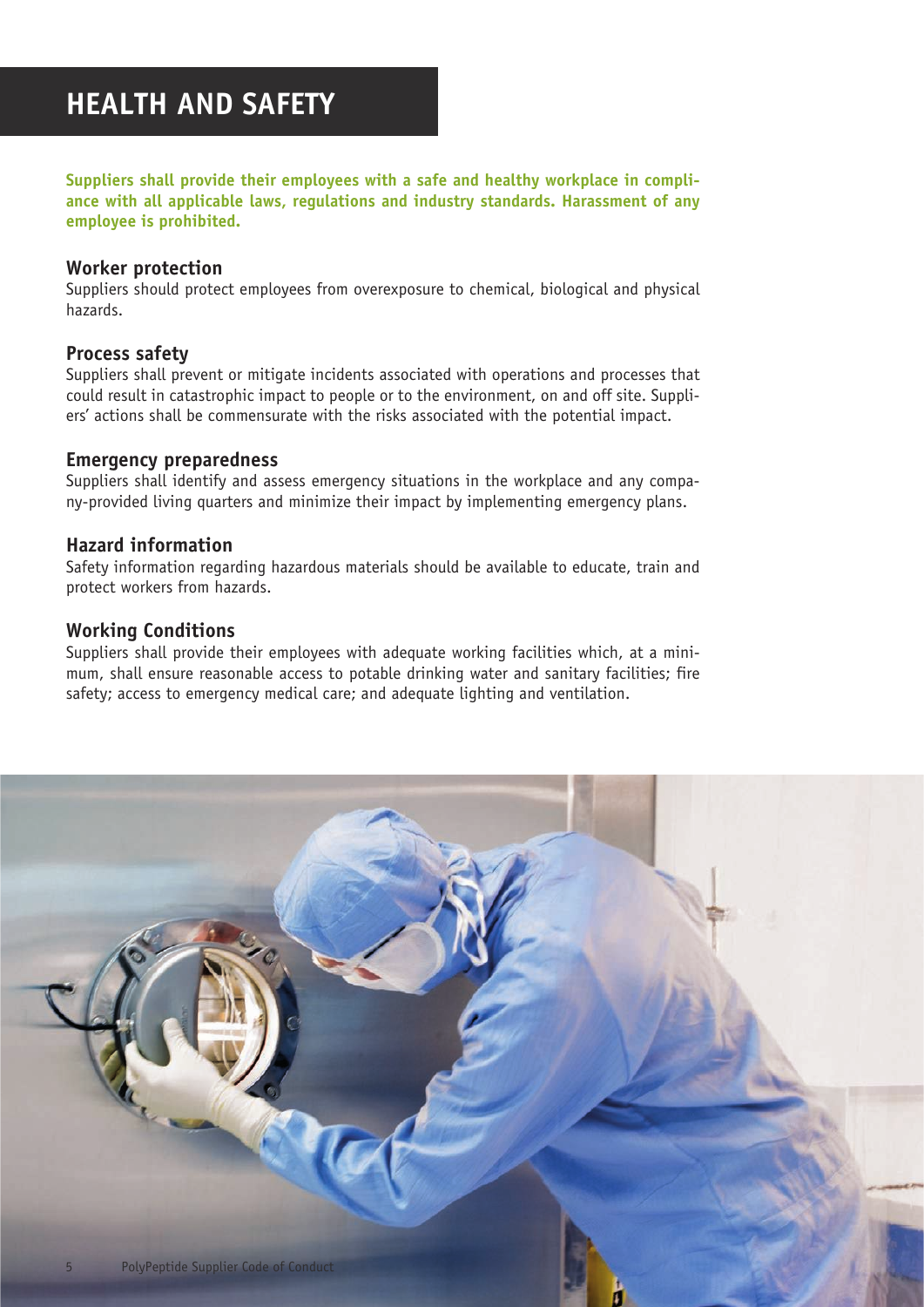**Suppliers recognize that environmental responsibility is integral to producing high quality products. Suppliers are encouraged to conserve natural resources, to avoid the use of hazardous materials where possible and to be engaged in in activities that reuse and recycle.**

#### **Environmental authorizations**

Suppliers shall comply with all applicable environmental laws, regulations and industry standards. All required environmental permits, license, information registrations and restrictions shall be obtained and their operational and reporting requirements followed.

#### **Waste and emissions**

Suppliers shall ensure the safe handling, movement, storage, recycling, reuse, management of waste, air emissions and wastewater discharges. Prior to release into the environment of any waste, wastewater or emissions, Suppliers must appropriately manage, control and treat any potential adverse impact to human or environmental health.

#### **Spills and release**

Suppliers shall have system in place to prevent and mitigate accidental spills and releases to the environment.

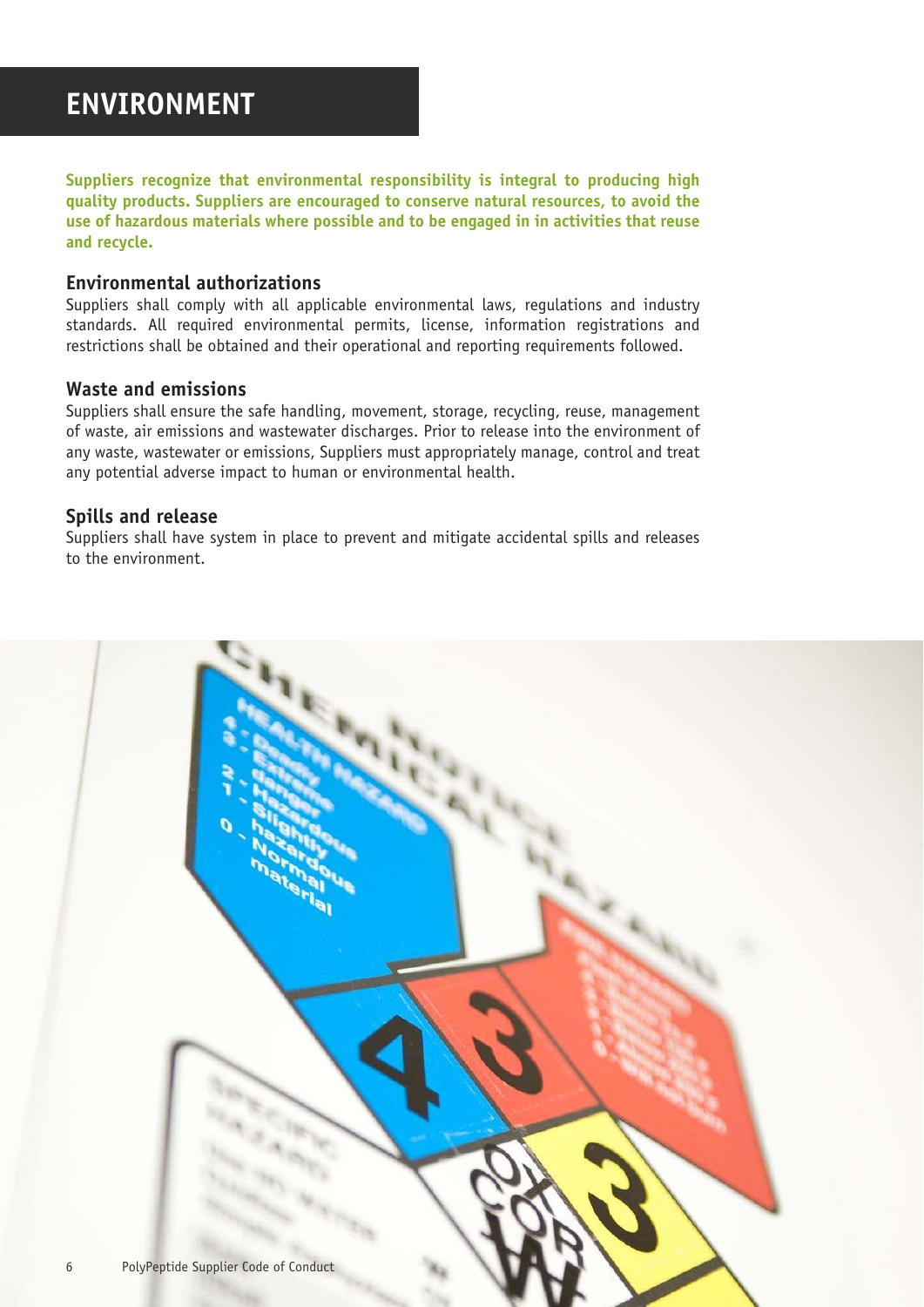## **MANAGEMENT SYSTEMS**

#### **Suppliers shall facilitate continual improvement and compliance with the expectations of this Supplier Code of Conduct.**

#### **Commitment and accountability**

Suppliers shall demonstrate commitment by allocating adequate financial, human and technical resources to be able to ensure compliance.

#### **Legal and customer requirements**

Suppliers shall identify all applicable laws, regulations, rules, ordinances, permits, licenses, approvals, orders, standards and relevant customer requirements and ensure compliance with them.

#### **Risk management**

Suppliers shall have mechanisms in place to determine and control risks in all areas addressed by this document. Supplier shall establish and continue to operate at all times a process to identify the legal compliance, environmental, health and safety and labor practice and ethics risks associated with supplier's operations. Suppliers shall have adequate financial resources to assure business continuity and to maintain financial solvency.

#### **Documentation**

Suppliers shall maintain documentation necessary to demonstrate conformance with these principles and compliance with applicable regulations, both for its own operations as well as those of their agents, subcontractors and suppliers.

#### **Training and competency**

Suppliers shall have an effective training program that achieves an appropriate level of knowledge, skills and abilities in management and workers to address these expectations.

#### **Continual improvement**

Suppliers are expected to continually improve by setting performance objectives, executing implementation plans and taking necessary actions to correct deficiencies identified by internal or external assessments, inspections and management reviews.

#### **COMMUNICATIONS AND IMPLEMENTATION**

Suppliers must effectively communicate to all their employees the content of these principles and undertake actions necessary and appropriate to assure their implementation.

#### **SUPPLIER AND SUBCONTRACTOR MANAGEMENT**

Suppliers have to establish a documented system to ensure that all of their agents, subcontractors and suppliers comply with the requirements of this document.

#### **DEVELOPMENT OF THE CODE OF CONDUCT**

PolyPeptide will review these principles on a regular basis and will introduce revisions when necessary. PolyPeptide will notify its Suppliers of any important changes however Suppliers will always find the newest version on PolyPeptide's Web page, www.polypeptide.com

#### **Contact**

Any questions related to this Code should be addressed to your primary contact at PolyPeptide.